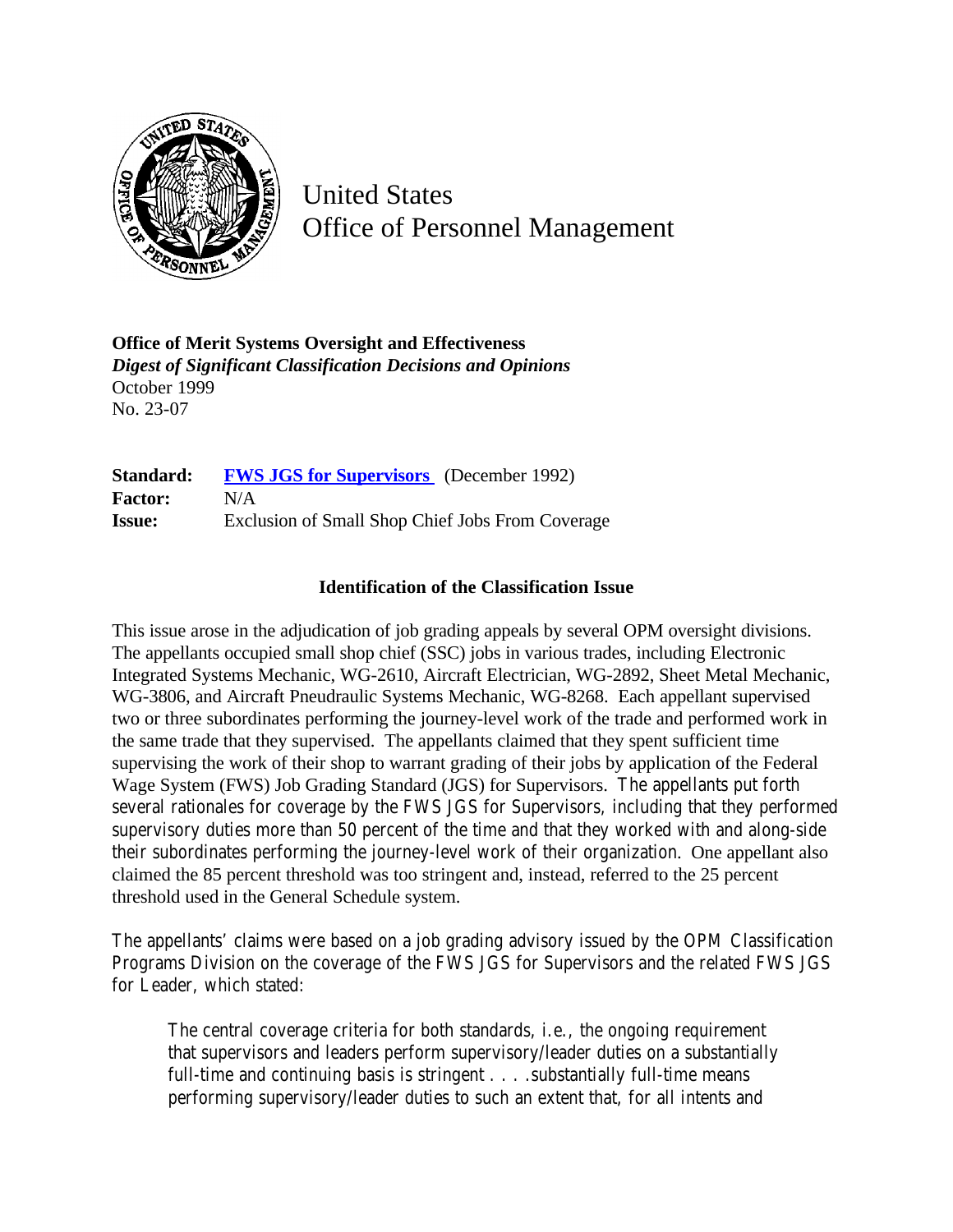purposes, it is considered to be comparable to full-time or 100 percent. Consequently, positions that perform supervisory/leader duties on less than a substantially full-time basis (i.e., less than 85 percent) do not meet the basic criteria for coverage and should not be evaluated under these standards. . . .

Working supervisors meet the "substantially full-time" requirement under the FWS supervisory job grading standard. . . .They perform the full-range of firstlevel supervisory duties in tandem with the journey-level work of the organization -- the supervisory responsibility continues to be exercised even when mingled with journey-level work assignments. Because the supervisory responsibility is continuous, and is performed on a substantially full-time basis, percentage of time is not a factor. . . .

Unlike working supervisors/leaders who routinely work with and alongside their journey-level counterparts, small shop chiefs function in a totally different manner. In addition to their program responsibility work, they perform nonsupervisory work independently from and unrelated to the journey-level work performed by the other individuals in their small shops. The similarities that occasionally exist between small shop chiefs and working supervisors/leaders are surface similarities at best.

## **Resolution**

OPM found that the positions did not meet the threshold for job grading coverage by the FWS JGS for Supervisors. Discussions with the appellants and their immediate supervisors confirmed that the subordinates' identical additional PD's were current and accurate, reflecting the need for very little supervision. The journey level concept within the FWS presumes that occupants of such jobs are delegated significant work planning responsibilities. For example, Electronics Integrated Systems Mechanic, WG-2610-12 employees make decisions and judgments regarding troubleshooting techniques, modification and repair procedures; plan the sequence of work, and select the tools needed; determine the nature of repairs necessary to correct faults; and exercise primary responsibility for checking out the complete integrated systems. Aircraft Electrician, WG-2892-10 workers perform the same type of duties, but as they relate to the aircraft wiring system for which they are responsible.

OPM found that if the appellants were to exercise the breadth and depth of supervision necessary to occupy the amount of time claimed in their appeal rationales, the subordinate jobs could not sustain their grading at the journey-level. While the appellants might spend a significant amount of time on administrative functions to support their immediate supervisor, e.g., providing for shop facility and other support needs including property accountability, their technical supervision over journey-level work should be minimal. Furthermore, with only two or three civilian journey-level subordinates, limited turnover, and no disciplinary problems, very little time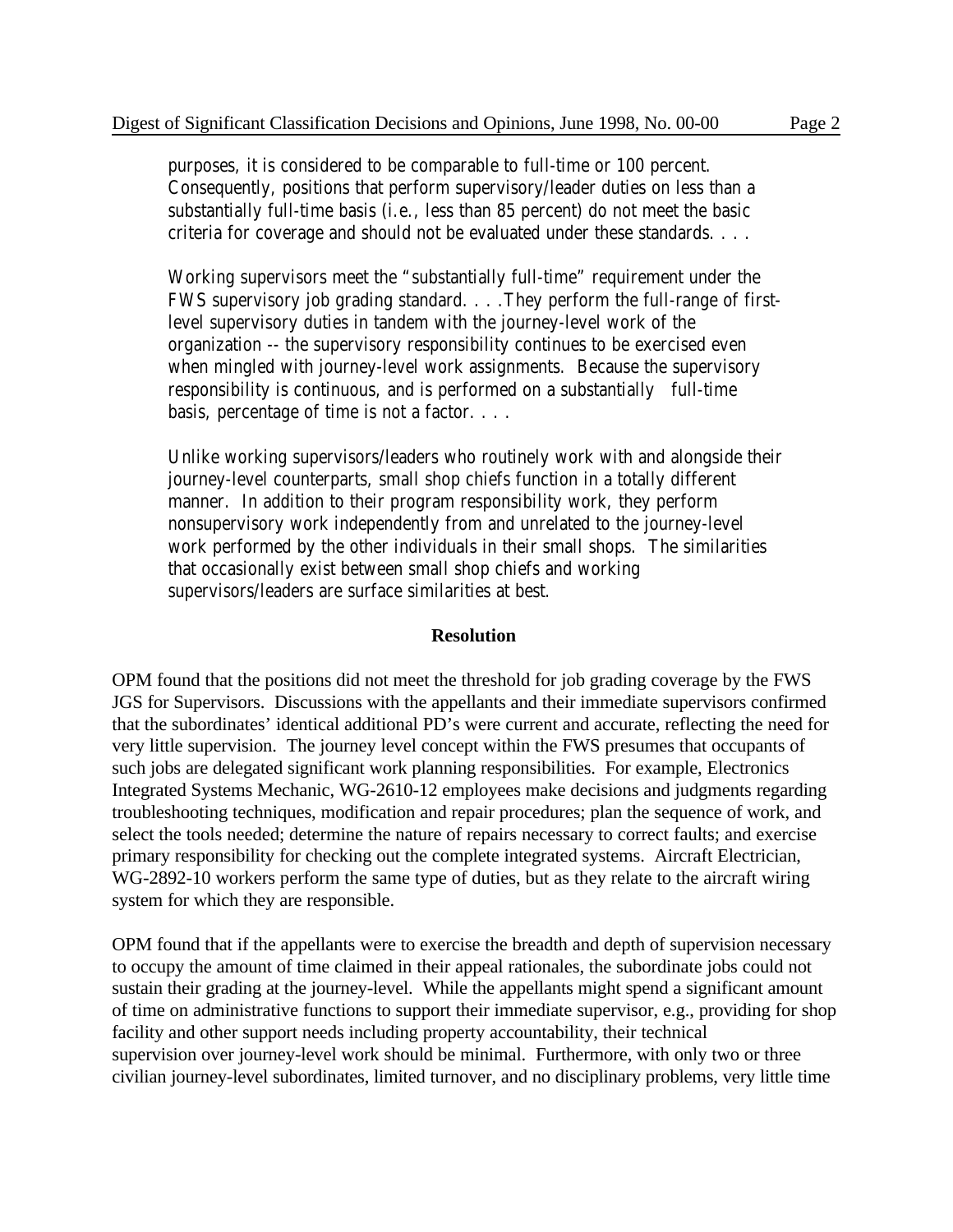would be spent on such activities as advising employees on performance issues, handling disciplinary problems, recruiting, and investigating complaints.

Responding to the cases in which the appellants claimed that they were working supervisors who worked side-by-side with their subordinates on two- or three-person team assignments, OPM stated that the FWS permits only one of those people to be credited with performing the journey level work of the assignment. For example, while two or three journey level carpenters may be sent out on a project, only one of them may be credited as exercising the work planning and control functions inherent in journey-level work. In each of these cases, the appellant's supervisor confirmed that most of the time the senior person on the team was responsible for writing up and signing off on the work orders. OPM determined that if the appellant was out on a team as the senior shop person, the appellant would be the final authority on all forms. Thus, when the appellant functioned as the team lead, OPM concluded that the supporting subordinate(s) could not be construed as performing the same kind and level of work as the appellant. As a result, the appellant was not functioning as a working supervisor within the meaning of the FWS JGS for Supervisors.

For the foregoing reasons, OPM was persuaded that the appellants' jobs clearly fell short of coverage by the FWS JGS for Supervisors.

## **"Back to the Basics"**

Although not directly addressed in these decisions, OPM found the appellants' rationale evidenced some confusion as to the differences between FWS job grading principles and practices and General Schedule (GS) classification principles and practices. In the GS system, both nonsupervisory and supervisory positions are evaluated against the same grade level criteria defined in law. These grades are linked to a unified pay scale. As discussed in the *Introduction to the Position Classification Standards*, the highest level of work performed on a regular and recurring basis for 25 percent or more of the work time typically controls the grade level of a GS position.

In contrast, the FWS system uses key rank jobs to establish grading relationships for nonsupervisory jobs. The FWS JGS's for Supervisors and Leader are used as pay setting instruments to establish appropriate pay relationships between the level of work led or supervised based on the relative breadth and depth of responsibility and authority vested in the job.

Therefore, FWS supervisory jobs with limited work planning, direction, and related authority over the work controlled receive a lower pay differential than those with long-term work planning, direction, and administrative authorities. Because of the significant pay differentials provided by applying these JGS's, their thresholds for coverage are stringent.

The threshold for evaluation as a working supervisor is dependent upon both the work situation and the trade or craft involved. For example, the Motor Vehicle Operator, WG-5703 occupation,